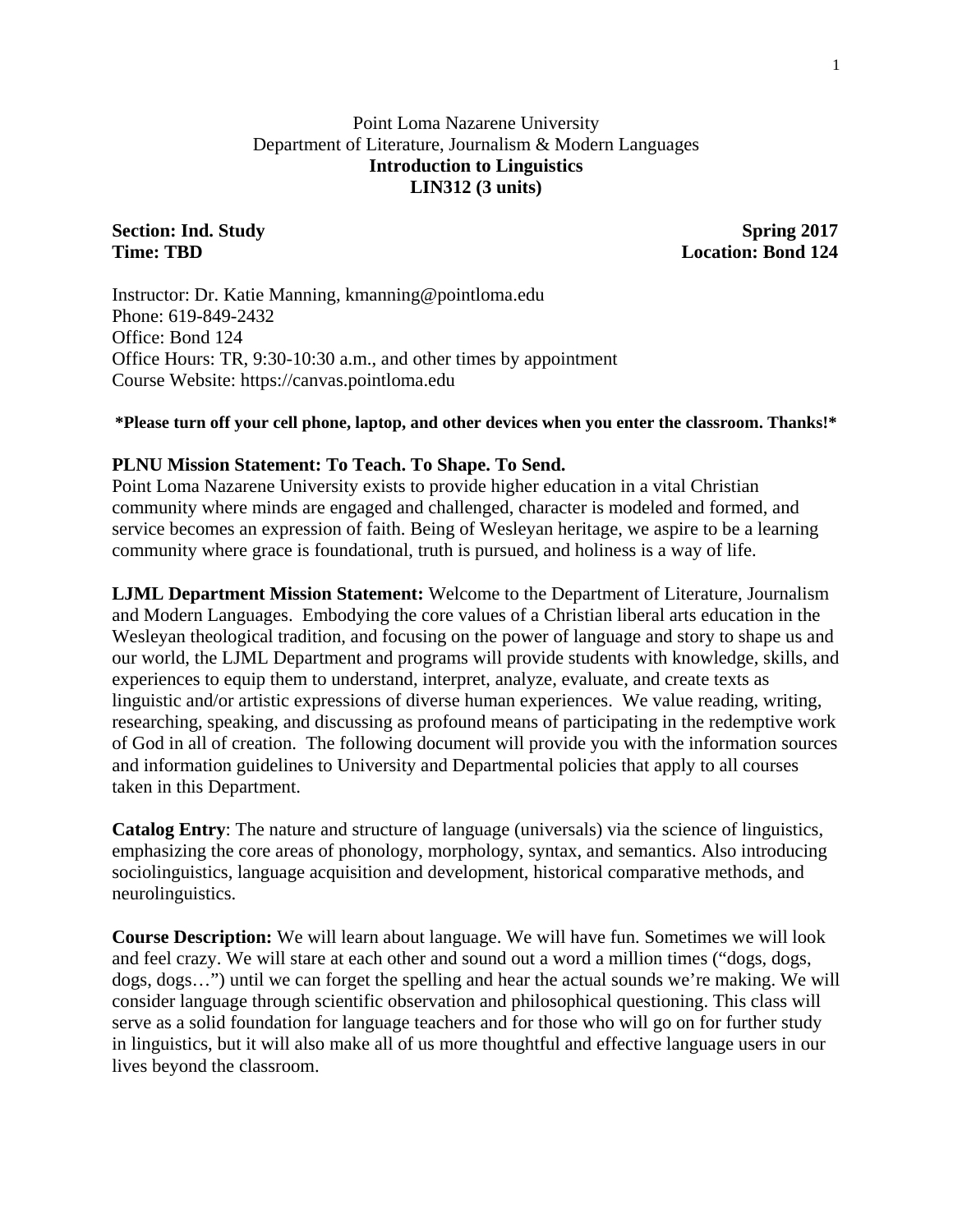This class will require you to do a large amount of reading, studying, memorizing, researching, and writing. It will be rigorous, and it will also be rewarding. Hard work and fun don't have to be mutually exclusive.

### **Required Materials**

*Language Files*, 11th ed. (ISBN: 9780814251799) Additional readings and resources will be posted on Canvas. The obvious things: pen/pencil, loose-leaf paper, folder for storage, etc.

| By the end of this course, you | <b>Related IDEA Outcomes</b>   | Assignments                   |
|--------------------------------|--------------------------------|-------------------------------|
| should be able to              |                                |                               |
| Demonstrate basic              | Gaining factual knowledge      | Readings, Practice, Quizzes,  |
| competency in the nature and   |                                | Nerdy Language Cartoon,       |
| use of language: basic speech  | Gaining a broader              | Research Paper, Exams         |
| sounds, syllable structure,    | understanding and              |                               |
| word formation, grammar        | appreciation of                |                               |
| systems, language acquisition  | intellectual/cultural activity |                               |
| and variation, historical      |                                |                               |
| aspects of language change     |                                |                               |
| Conduct research and write     | Developing skill in expressing | <b>Research Paper</b>         |
| knowledgeably about the        | myself orally or in writing    |                               |
| nature and use of language     |                                |                               |
|                                | Developing specific skills,    |                               |
|                                | competencies, and points of    |                               |
|                                | view needed by professionals   |                               |
|                                | in the field most closely      |                               |
|                                | related to this course         |                               |
| Use your basic competency in   | Gaining factual knowledge      | <b>Personal Reflection</b>    |
| the nature and use of language |                                | Essay/Blog, Research Paper    |
| to teach others about language | Developing skill in expressing |                               |
|                                | myself orally or in writing    |                               |
| Articulate the intersections   | Gaining a broader              | <b>Personal Reflection</b>    |
| between language and faith     | understanding and              | Essay/Blog, Class Discussions |
|                                | appreciation of                |                               |
|                                | intellectual/cultural activity |                               |
|                                |                                |                               |
|                                | Developing a clearer           |                               |
|                                | understanding of, and          |                               |
|                                | commitment to, personal        |                               |
|                                | values                         |                               |

#### **Course Learning Outcomes**

**Diversity Statement:** Point Loma Nazarene University is committed to diversity in the classroom, in its publications and in its various organizations and components. Faculty and staff recognize that the diverse backgrounds and perspectives of their colleagues and students are best served through respect toward gender, disability, age, socioeconomic status, ethnicity, race,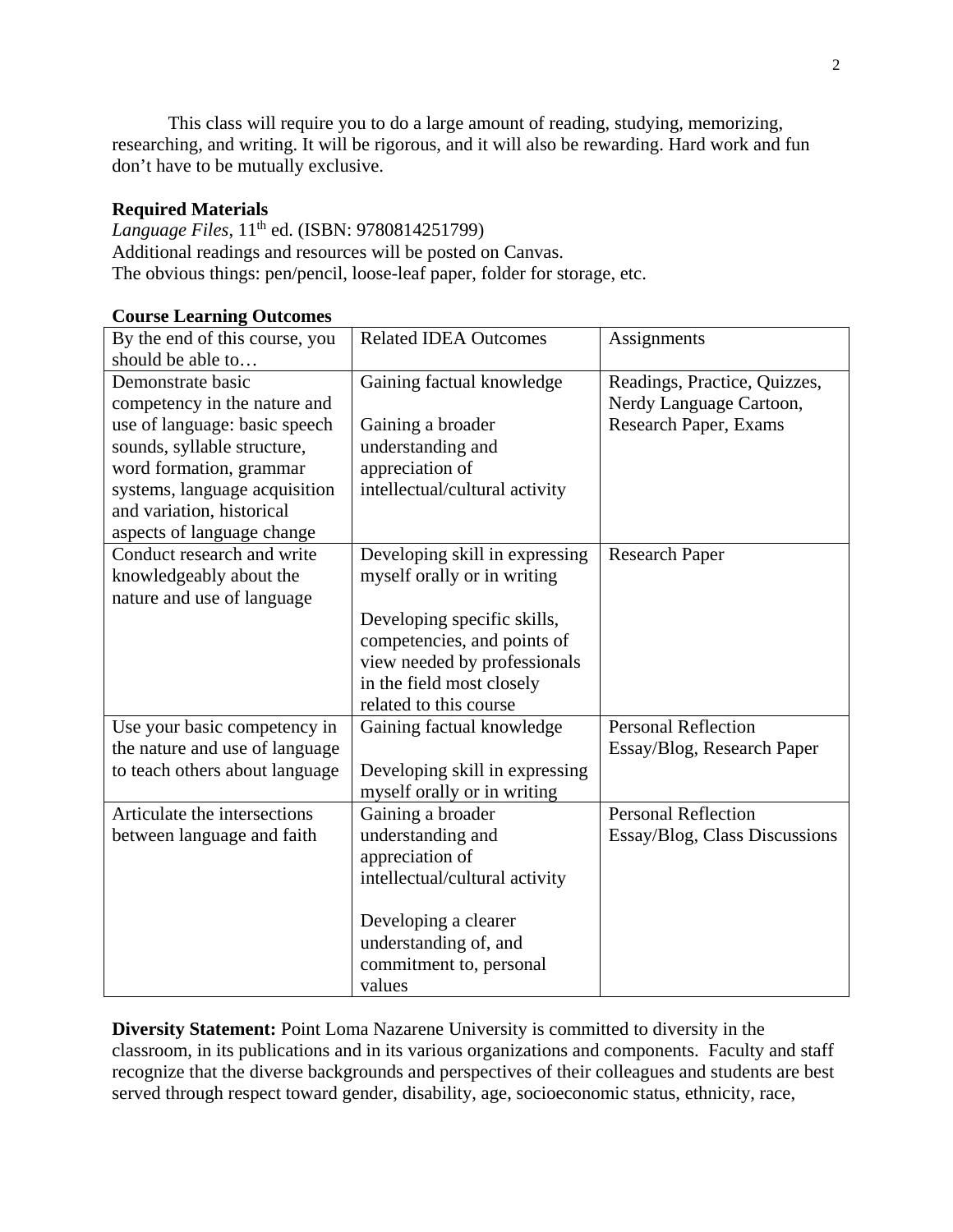culture and other personal characteristics. In addition, the Department of Literature, Journalism and Modern Languages is committed to taking a leadership position that calls for promoting a commitment to diversity in and out of the classroom and in the practices of writing, journalism, and the study of literature and languages.

**FERPA (Family Educational Rights and Privacy Act) Policy**: In compliance with federal law, neither PLNU student ID nor social security number should be used in publicly posted grades or returned sets of assignments without student written permission. This class will meet the federal requirements by distributing all grades and papers individually. Also in compliance with FERPA, you will be the only person given information about your progress in this class unless you have designated others to receive it in the "Information Release" section of the student portal. See [Policy Statements](http://catalog.pointloma.edu/content.php?catoid=8&navoid=864) in the undergraduate student catalog.

**PLNU Academic Accommodations:** If you have a diagnosed disability, please contact PLNU's Disability Resource Center (DRC) within the first two weeks of class to demonstrate need and to register for accommodation by phone at 619-849-2486 or by e-mail at [DRC@pointloma.edu.](mailto:DRC@pointloma.edu) See [Disability Resource Center](http://www.pointloma.edu/experience/offices/administrative-offices/academic-advising-office/disability-resource-center) for additional information.

**PLNU Academic Honesty Policy:** Students should demonstrate academic honesty by doing original work and by giving appropriate credit to the ideas of others. Academic dishonesty is the act of presenting information, ideas, and/or concepts as one's own when in reality they are the results of another person's creativity and effort. A faculty member who believes a situation involving academic dishonesty has been detected may assign a failing grade for that assignment or examination, or, depending on the seriousness of the offense, for the course. Faculty should follow and students may appeal using the procedure in the university Catalog. See [Academic](http://catalog.pointloma.edu/content.php?catoid=18&navoid=1278)  [Policies](http://catalog.pointloma.edu/content.php?catoid=18&navoid=1278) for definitions of kinds of academic dishonesty and for further policy information.

**PLNU Copyright Policy**: Point Loma Nazarene University, as a non-profit educational institution, is entitled by law to use materials protected by the US Copyright Act for classroom education. Any use of those materials outside the class may violate the law.

**PLNU Attendance and Participation Policy**: Regular and punctual attendance at all classes is considered essential to optimum academic achievement. If the student is absent from more than 10 percent of class meetings, the faculty member can file a written report which may result in deenrollment. If the absences exceed 20 percent, the student may be de-enrolled without notice until the university drop date or, after that date, receive the appropriate grade for their work and participation. See [Academic Policies](http://catalog.pointloma.edu/content.php?catoid=18&navoid=1278) in the Undergraduate Academic Catalog.

### CLASS POLICIES

Grade Distribution: In order to receive credit for the course, all of the following must be completed.

| Practice & Quizzes     | $20\% - 100$ pts |
|------------------------|------------------|
| Nerdy Language Cartoon | $5\% - 25$ pts   |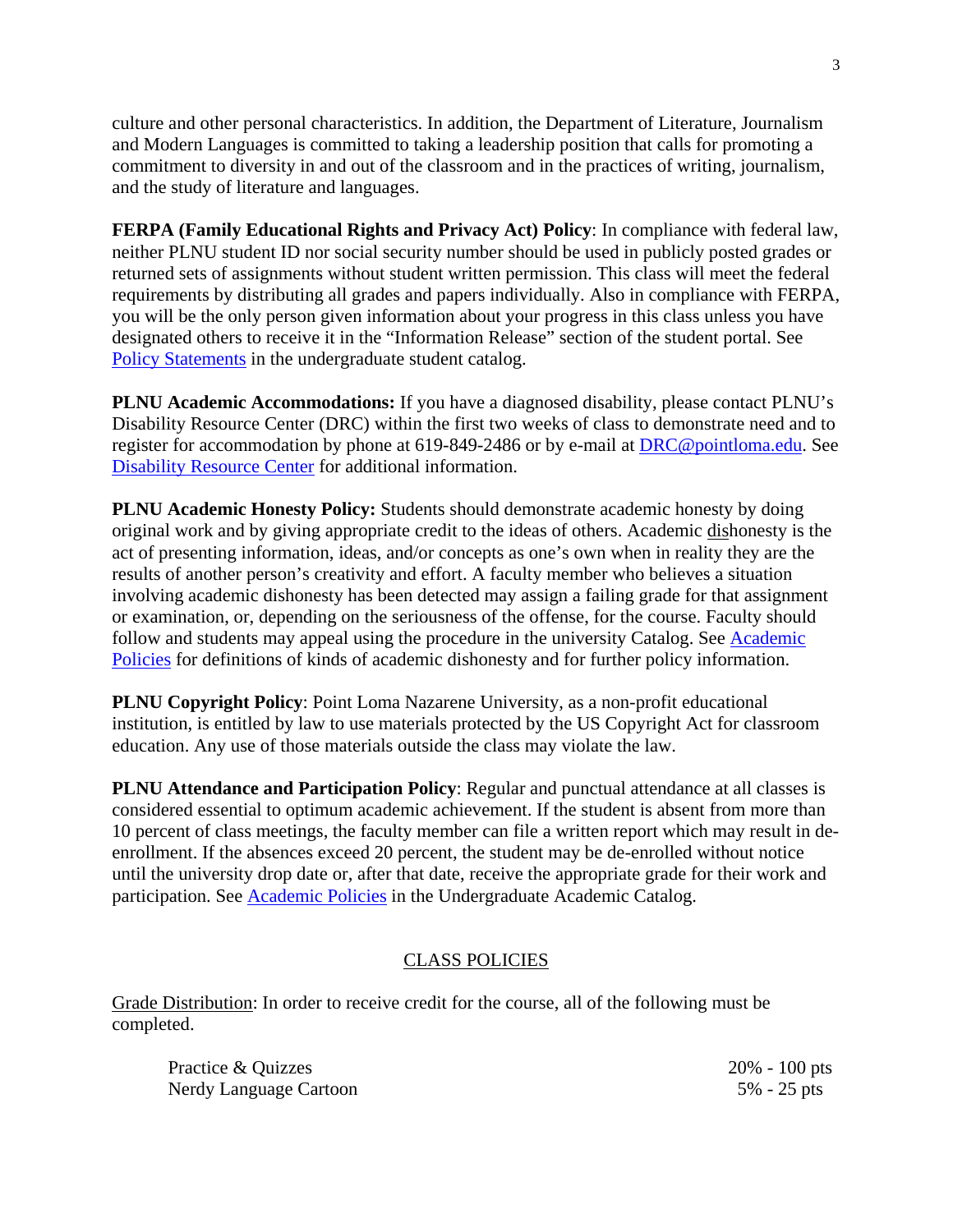| Personal Reflection Essay & Blog | $15\% - 75$ pts   |
|----------------------------------|-------------------|
| <b>Research Paper</b>            | $20\% - 100$ pts  |
| Midterm Exam                     | $20\% - 100$ pts  |
| Final Exam                       | $20\% - 100$ pts  |
| Total                            | $100\% - 500$ pts |

#### Grading Scale & Definitions:

| A: $93-100\%$ | $B - 80 - 82$   | D+: $67-69$   |
|---------------|-----------------|---------------|
| $A - 90-92$   | $C_{+}$ : 77-79 | D: 63-66      |
| $B + 87 - 89$ | $C: 73-76$      | D-: $60-62$   |
| $B: 83-86$    | $C - 70-72$     | $F:$ below 60 |

 $A =$  Phenomenal work that far exceeds the minimum requirements of the assignment; excellent logic, structure, and organization; virtually no grammar and punctuation errors.

 $B = Good$  work that exceeds the minimum requirements of the assignment; no major problems with logic, structure, and organization; very few grammar and punctuation errors.

 $C =$  Average work that meets the minimum requirements of the assignment; may have minor problems with logic, structure, and organization; may have some grammar and punctuation errors.

 $D =$  Poor work that does not fully meet the minimum requirements of the assignment; may have some problems with logic, structure, and organization; grammar and punctuation errors may hinder meaning.

 $F =$  Poor work that does not fulfill the assignment; may have serious problems with logic, structure, and organization; grammar and punctuation errors may obscure meaning.

Attendance & Participation: Because discussion will be an important part of our class, your regular attendance and participation are required for you to be successful. Your first two absences will not count against your grade, but use them wisely. For each additional absence, your total grade will be lowered by 5%; if you miss class more than 6 times (over 2 weeks), you will automatically fail this course. Coming to class unprepared, staring at a screen, or being disruptive in class will also count as an absence. If you already know that you'll be missing many classes due to some pre-existing schedule conflict, you should not take this course at this time. Also, since arriving late to class is distracting to your classmates (and to me), you are expected to arrive on time. Two late arrivals will count as one absence. Truly perfect attendance (with no tardies or absences of any kind—you were literally present for all of every class meeting) will earn you 1% of extra credit at the end of the semester.

Readings: Readings are due on the date they're listed in the course outline. Always bring your copy of the assigned reading to class with you for use in discussion. Read actively and make notes directly on the text and/or on the side.

Quizzes: On days when reading assignments are due, I may give brief quizzes at the very beginning of class. Some will be scheduled; some will be surprises. They will often require short answers to a few questions, but they might occasionally require a longer answer to one question (in the form of a short essay). This will motivate you to do the assigned reading, and it is extra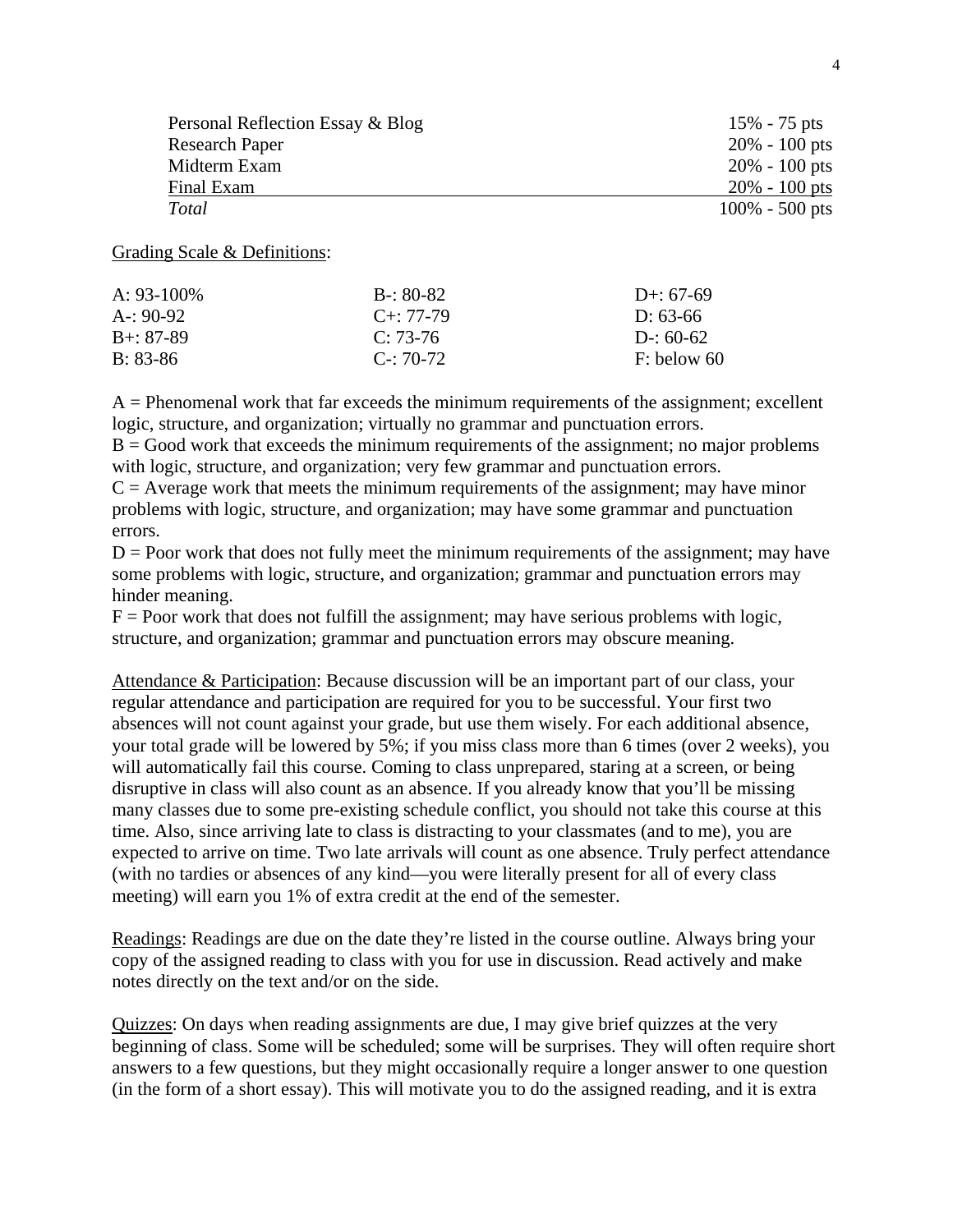incentive to get to class on time. These quizzes cannot be made up later. You should keep all quizzes in a notebook or a folder, along with all of your class notes and other assignments. **Save everything** throughout the semester so that you can look back on previous work and build upon it. This will also allow you to keep track of your grade in the class and to ensure that my final calculations are accurate.

Practice: For each chapter, you will complete selected practice questions from the textbook. I will assign these as we go along, announcing them during the class period before they are due. These should be completed to the best of your ability by the beginning of class on the day they are due. Some of these problems will require that you work them out in pencil and by hand, but type if you can. I will select students at random to share answers as we go over these in class, and we will work through especially tough problems together in class. Completion, effort, and class participation will count for something; more important than simply having the right answer is learning how to think and work through the process to get to the answer.

Nerdy Language Cartoon: Look at the beginning of each chapter in our text book. Go ahead. I'll wait... See how each chapter uses a nerdy language cartoon to introduce the topic of that chapter? I would like for you to make one of your own. It's okay if your platypus looks more like a duck. I don't have great drawing skill either. However, you should take the time to think of something clever and to present it as well as you can (a.k.a. don't scribble something down five minutes before it's due). Your final draft may be digitally designed and printed or neatly hand drawn. Along with your cartoon, turn in a 1-page artist's statement explaining what you did and why. Your cartoon shouldn't depend on this statement; this is just your chance to show me that you did thoughtful work. The point of this assignment overall is to allow you to dissect some feature of language in a fun, playful way.

Personal Reflection Essay (Blog): Early in the semester, we will read a published personal reflection on a topic of language and faith. Using this as a model, you will create your own personal reflection essay and post it online. This will serve as a jumping off place for discussing how language and faith intersect. You will receive more detailed instructions for this assignment in class.

Research Paper: Early in the semester, you will choose a topic that you're curious about and form a research question to guide you in your quest for information. I will be available to help you along the way, but this paper will be mostly self-motivated. Make sure you choose something you're truly curious about so that the research process will be interesting and enjoyable for you. You will receive more detailed instructions for this assignment in class.

Midterm & Final Exams: You will take a midterm exam and a final exam to demonstrate your knowledge of important concepts covered in our class. If you read closely and take notes in class regularly, you should have no problem passing. **If you do not take one or both of these exams, you will automatically fail the course.**

Due Dates: Dates when assignments are due are listed on the attached course outline; all written assignments are due at the beginning of class. I highly encourage you to visit with me one-onone during office hours to run topics, thesis statements, or drafts by me. Once an assignment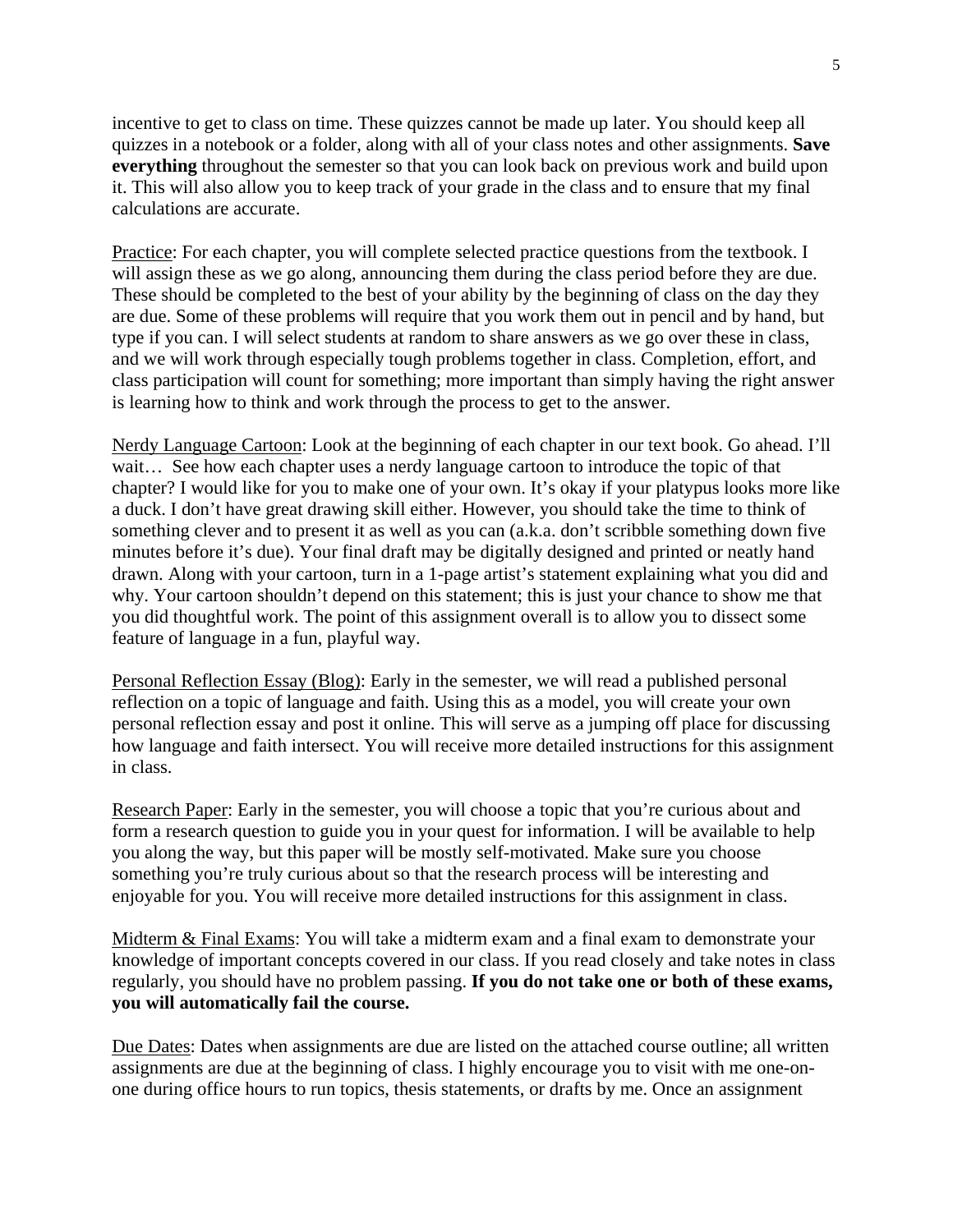receives a grade, there will be no further opportunities to revise for a new grade. **Late work is not acceptable.** If unusual circumstances will keep you from completing an assignment on time, please make arrangements with me for an extension BEFORE the due date (or if you wake up sick, please email me ASAP with your assignment so it will not be counted late). Special arrangements can only be made in advance, not after a due date, except in the case of a real emergency. Please complete all readings on time as well. All coursework must be completed by the end of our final exam period.

Paper Format: All papers must be typed, double-spaced, in 12-point Times New Roman font, with one-inch margins, and in MLA format. (The only exception is the handwritten portion of your reflections.) See the MLA Format handout on Canvas for specific formatting guidance. Electronic submissions will not be accepted, except when approved by me or as required by the assignment.

Extra Credit: You may earn extra points in two ways (in addition to perfect attendance):

- 1. Visit the Tutorial Center to get extra feedback on a paper or to get extra instruction on grammar and punctuation. Turn in a brief write-up explaining what you worked on, with whom, when, and how it has affected your writing. Turn this in with your assignment for a 2% grade boost on that assignment.
- 2. Language-related events go on frequently at PLNU and in our larger San Diego community. Attend an author lecture, reading, or workshop and write a 1-2 page critical reflection over what was said and how it connects with what you're learning about the nature and use of language. Due within one week of the event. This will earn you a 1% grade boost in the class (up to 2 times).

Canvas: A copy of this syllabus and assignments for our course are online at https://canvas.pointloma.edu. You can access these course materials through the portal using your PLNU username and password.

PLNU Email: Your PLNU email account should be checked daily. This is the way that I will most frequently communicate with you outside of class, and it's also the way the university distributes important information.

Inclusive Language Statement: Because language is powerful and shapes the way we think, all public language used in this course, including written and spoken discourse, will be inclusive. This standard is outlined by all major academic style guides, including MLA, APA, and Chicago, and is the norm in university-level work. See the section on "Appropriate Language" at *The Purdue OWL*: http://owl.english.purdue.edu/owl/resource/608/01/.

Public Discourse: Much of the work we will do in this class is cooperative. You should think of all your writing and speaking for and in class as public, not private, discourse. By continuing in this class, you acknowledge that your work will be viewed by others in the class.

> *This syllabus is a contract. If you continue in this course, then you agree to comply with the class policies as stated here.*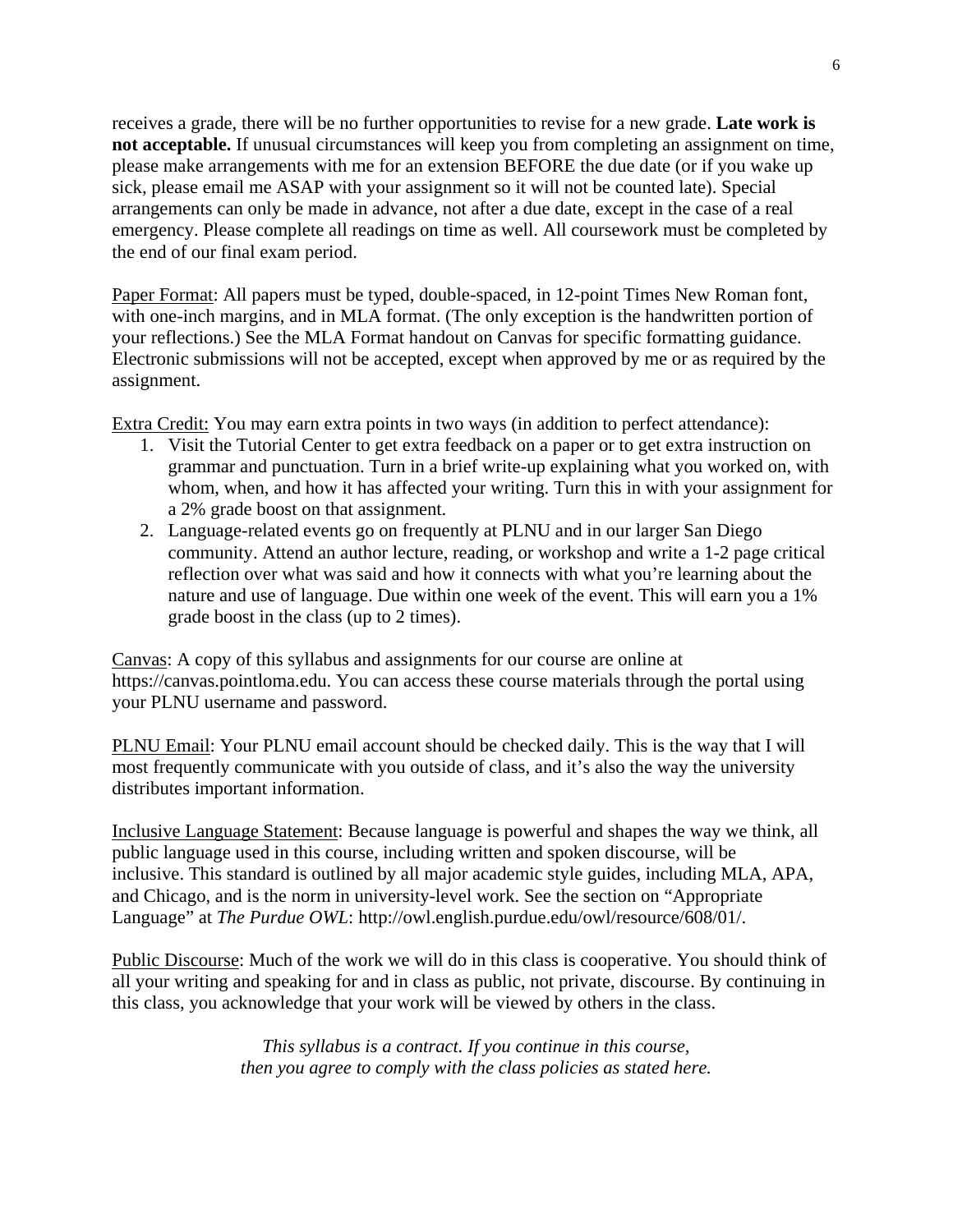# $\underline{\text{COURSE OUTLINE}^1}$  $\underline{\text{COURSE OUTLINE}^1}$  $\underline{\text{COURSE OUTLINE}^1}$

| Week 1  | DUE: Read this syllabus<br>"Politics and the English Language" (handout)                                                                                                        |
|---------|---------------------------------------------------------------------------------------------------------------------------------------------------------------------------------|
|         | In Class: IPA (start memorizing), What is language?                                                                                                                             |
| Week 2  | DUE: Read "The Trouble with Cussing Christians" (handout)<br>Read Chapter 1<br>Practice                                                                                         |
|         | Memorize 9 design features of language (File 1.4)<br>In Class: Personal Reflection Essay assigned                                                                               |
| Week 3  | DUE: Read Chapter 2, Files 2.0–2.1<br>Memorize IPA symbols for Standard American English (41-<br>43)                                                                            |
| Week 4  | DUE: Read Chapter 2<br>Practice<br>Memorize place/manner of articulation chart $(52)$ & vowel<br>chart $(54)$<br>In Class: Research Paper Prompt<br>Quiz: Design Features & IPA |
| Week 5  | DUE: Read Chapter 3<br>Practice                                                                                                                                                 |
| Week 6  | DUE: Continue Chapter 3<br>Read Chapter 14<br>Practice                                                                                                                          |
| Week 7  | DUE: Personal Reflection Essay (post online)<br>In Class: Midterm Exam Review<br>Quiz: Phonetics & Phonology                                                                    |
| Week 8  | <b>MIDTERM EXAM</b>                                                                                                                                                             |
| Week 9  | <b>DUE: Nerdy Language Cartoon</b><br>Read Chapter 4                                                                                                                            |
| Week 10 | <b>DUE: Research Paper Proposal</b><br>Continue Chapter 4<br>Practice                                                                                                           |
| Week 11 | DUE: Read Chapters 5 & 6<br>Practice                                                                                                                                            |
|         |                                                                                                                                                                                 |

<span id="page-6-0"></span> $<sup>1</sup>$  This schedule may be changed at the instructor's discretion.</sup>